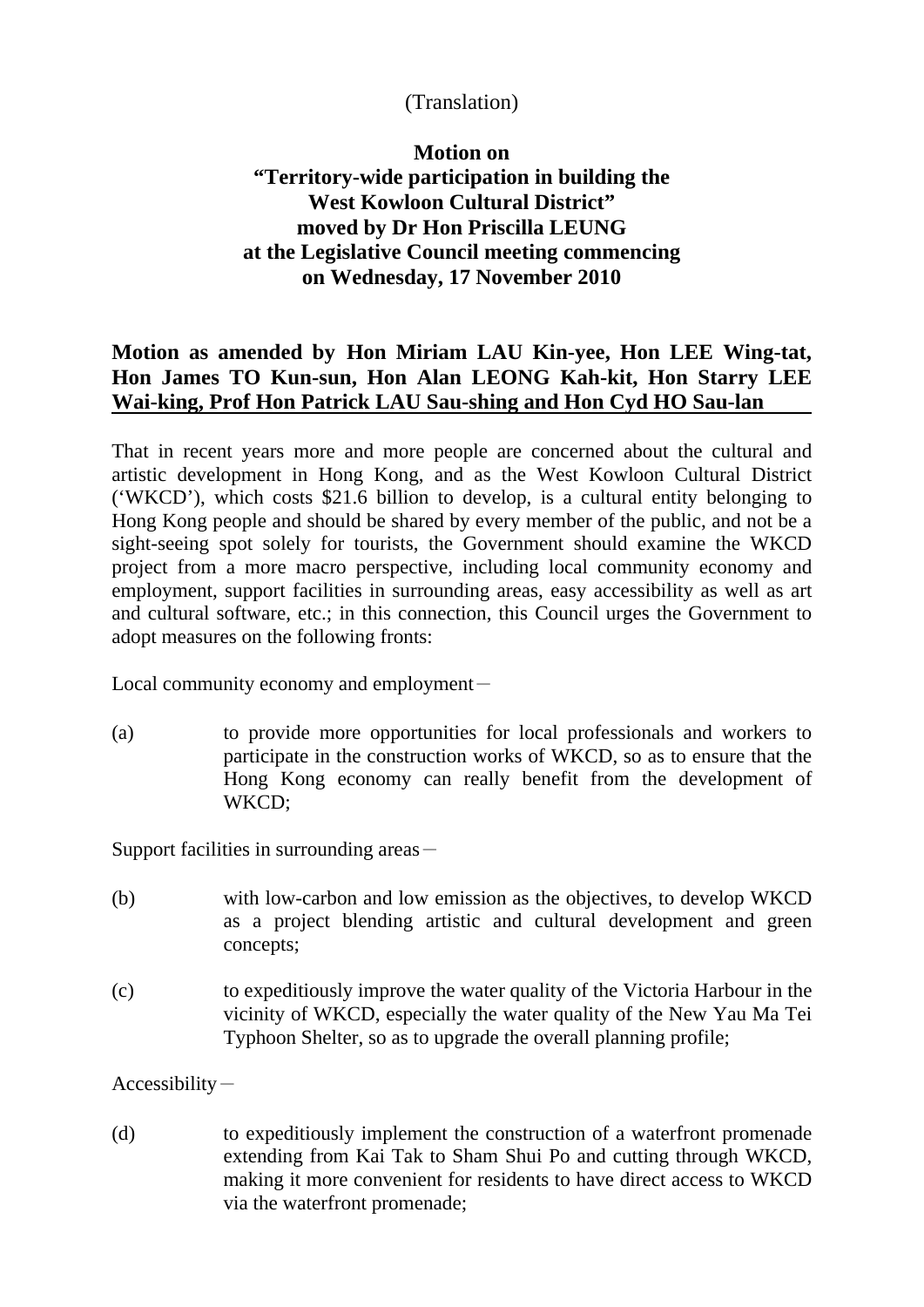(e) to enhance the external transport facilities for WKCD, and improve the accessibility of the surrounding roads, so as to foster a feeling of alignment with WKCD among the residents of Kowloon district;

Cultural software-

- (f) to attach importance to the development of cultural software, implement a macro art policy, and start with the young generations by nurturing their cultural and artistic qualities, so that they may become audience of various cultural and artistic activities in the future; the relevant measures should include promoting and popularizing art education at the levels of tertiary and basic education, etc., so as to avoid WKCD becoming a hardware facility in form, thereby upgrading the overall cultural and artistic qualities of the public; and
- (g) to pay heed to the unique cultural characteristics of ethnic minorities and the local community, so as to enhance and capitalize on Hong Kong's geo-cultural advantage;

this Council also urges the Government to adopt measures on the following fronts:

Local community economy and employment $-$ 

- (h) to train local administrative talents engaged in culture and arts, and offer scholarships for them to pursue overseas studies in art administration and venue management, so as to meet the demand for administrative talents after the completion of WKCD;
- (i) to develop local cultural and creative industries and attract private organizations to participate in the development of local culture and arts;
- (j) by making reference to overseas experience, to explore the allocation of 1% to 3% of the proceeds from land auctions in WKCD for financing the general public, students and non-profit-making cultural and arts operators with financial difficulties to launch activities to promote and develop culture and arts;

Cultural policies-

- (k) to adopt a proactive policy stance on the development of culture and arts;
- (l) to enhance support for young arts workers by providing them with venues and sponsorship funds, including setting up arts studios in WKCD and renting out the studios to arts workers at lower rents, so as to encourage more young people to join the cultural and artistic industries;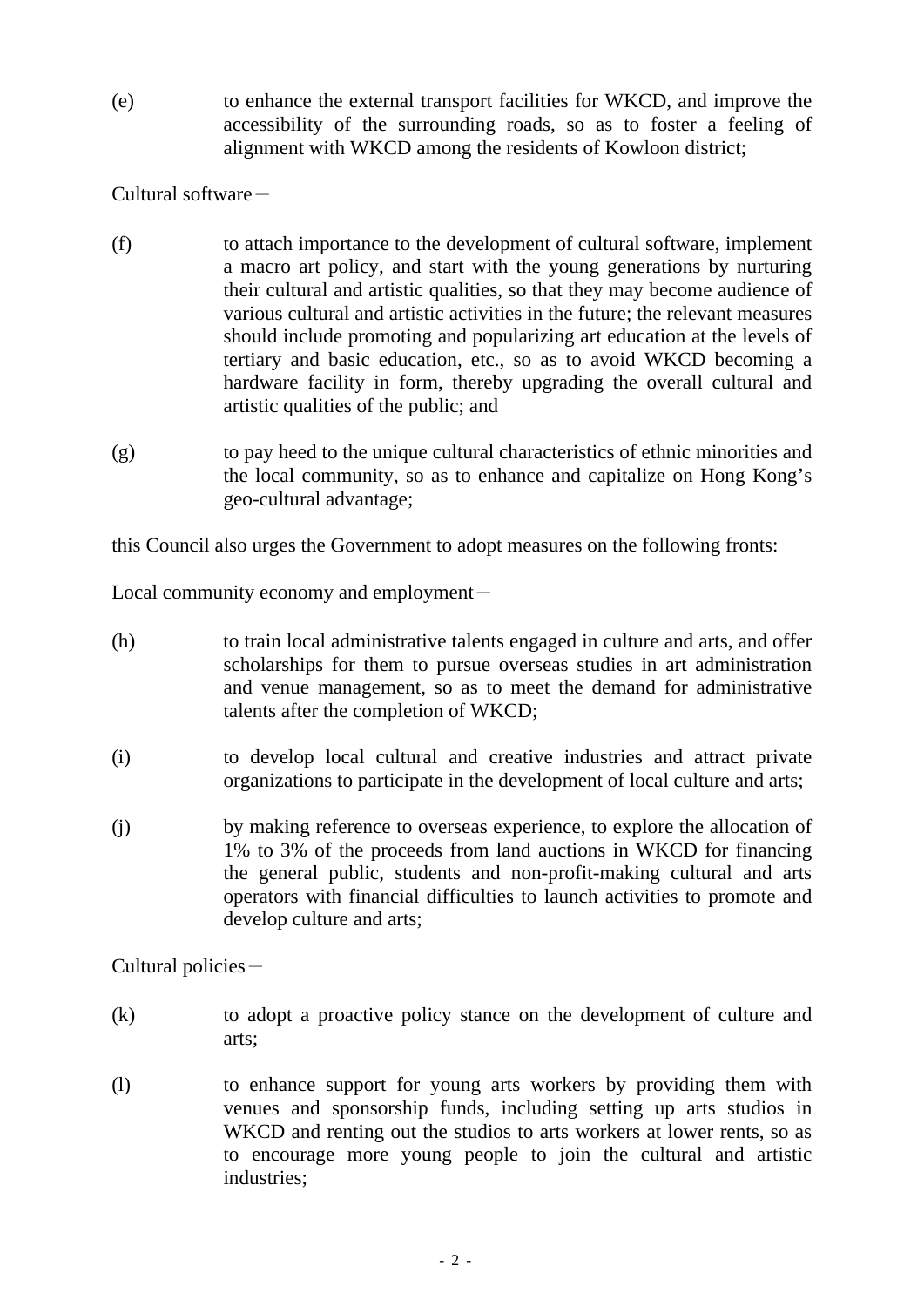- (m) to open more public space to street performers, so as to enable performing arts to enrich streets in Hong Kong, and relax the existing legislation on street performances, so as to encourage public arts to enter the communities;
- (n) to establish an independent policy bureau to handle cultural and arts affairs, co-ordinate the policies and resources presently scattered among other government departments, and explore and formulate territory-wide and regional policies as well as development strategies for culture and arts; and
- (o) to attract arts talents and operators from the Mainland and the Asian region through due planning, so as to enhance Hong Kong's status as an international city and nurture more arts talents;

this Council also urges the Government to adopt measures on the following fronts:

Support facilities in surrounding areas $-$ 

- (p) to expeditiously improve the air quality of the Victoria Harbour in the vicinity of WKCD, and the ageing problems in the surrounding old districts, including environmental hygiene and building safety, etc., as well as encourage the development of relevant cultural and artistic industries in the surrounding old districts, so as to give impetus to old district renewal and industry support, and at the same time improve the air quality of the New Yau Ma Tei Typhoon Shelter, relocate the outlets of flood relief channels far away from the Victoria Harbour, eliminate the odour emitted from the Stonecutters Island Sewage Treatment Works and the West Kowloon Refuse Transfer Station, and improve the problem of illegal connections of flood relief channels in the urban area;
- (q) to tie in with the environment in the areas surrounding WKCD and avoid the construction of massive and high-density buildings, so that WKCD can integrate with the neighbouring communities or old districts socially, culturally and economically; and

 $Accessibility-$ 

(r) to explore the connection of WKCD with MTR stations in Jordan, Yau Ma Tei and Tsim Sha Tsui by trams, electrified buses or travellators;

this Council also urges the Government to adopt measures on the following fronts:

Cultural software-

(s) to conduct continuous dialogues on arts with the local cultural and arts sector, seek to understand the characteristics of local arts organizations, draw on the collective wisdom, search for a direction for cultural and arts development with international vision for WKCD, and implement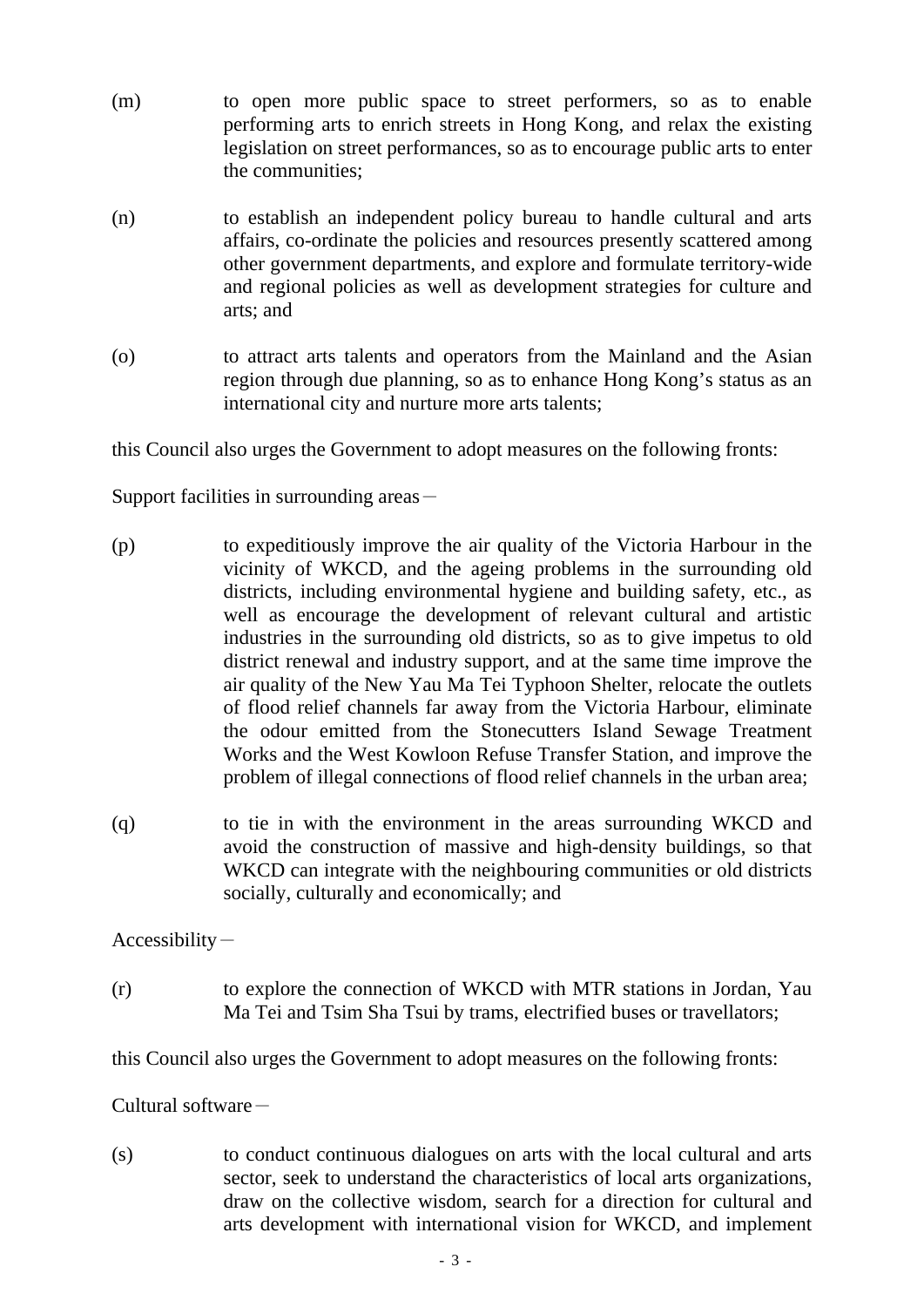such a direction through artistic responsibility, so as to make WKCD a bright spot on the world map of arts;

(t) to strengthen the connection between WKCD and other local cultural rendezvous, so as to avoid WKCD becoming a cultural dark hole;

Ratio of commercial properties to residential properties -

(u) to respond to the aspirations regarding urban development and design in society and drastically reduce the ratio of commercial properties to residential properties in WKCD, so as to avoid turning it into a project of shopping arcades and luxurious flats, and to provide culture workers with affordable workplaces or living places, so that the project can be more in line with the theme of WKCD;

 $Accessibility-$ 

(v) to ensure the accessibility of the surrounding roads of WKCD after the completion of the Guangzhou-Shenzhen-Hong Kong Express Rail Link, so as to enable Hong Kong people to share the cultural facilities in WKCD through the well-planned transport network;

Financial arrangements $-$ 

- (w) to prudently use the public money of \$21.6 billion, enhance the transparency of financial operation, release expenditure estimates to the public, and formulate a contingency strategy for possible over-spending; and
- (x) to review the existing pay and fringe benefit arrangements of the WKCD Authority, so as to alleviate the impact of manpower wastage on the development of WKCD;

this Council also urges the Government to adopt measures on the following fronts:

Support facilities in surrounding areas $-$ 

(y) to plan afresh the neighbouring areas, enhance the cultural features of the respective districts, and establish a regional network of cultural facilities with WKCD as the centre, so as to build an environment blending new and old cultures;

Cultural software-

(z) within the commercial facilities in WKCD, to reserve space for and invite some operators of unique businesses which have been affected by redevelopment to move in, so as to carry on the Hong Kong culture;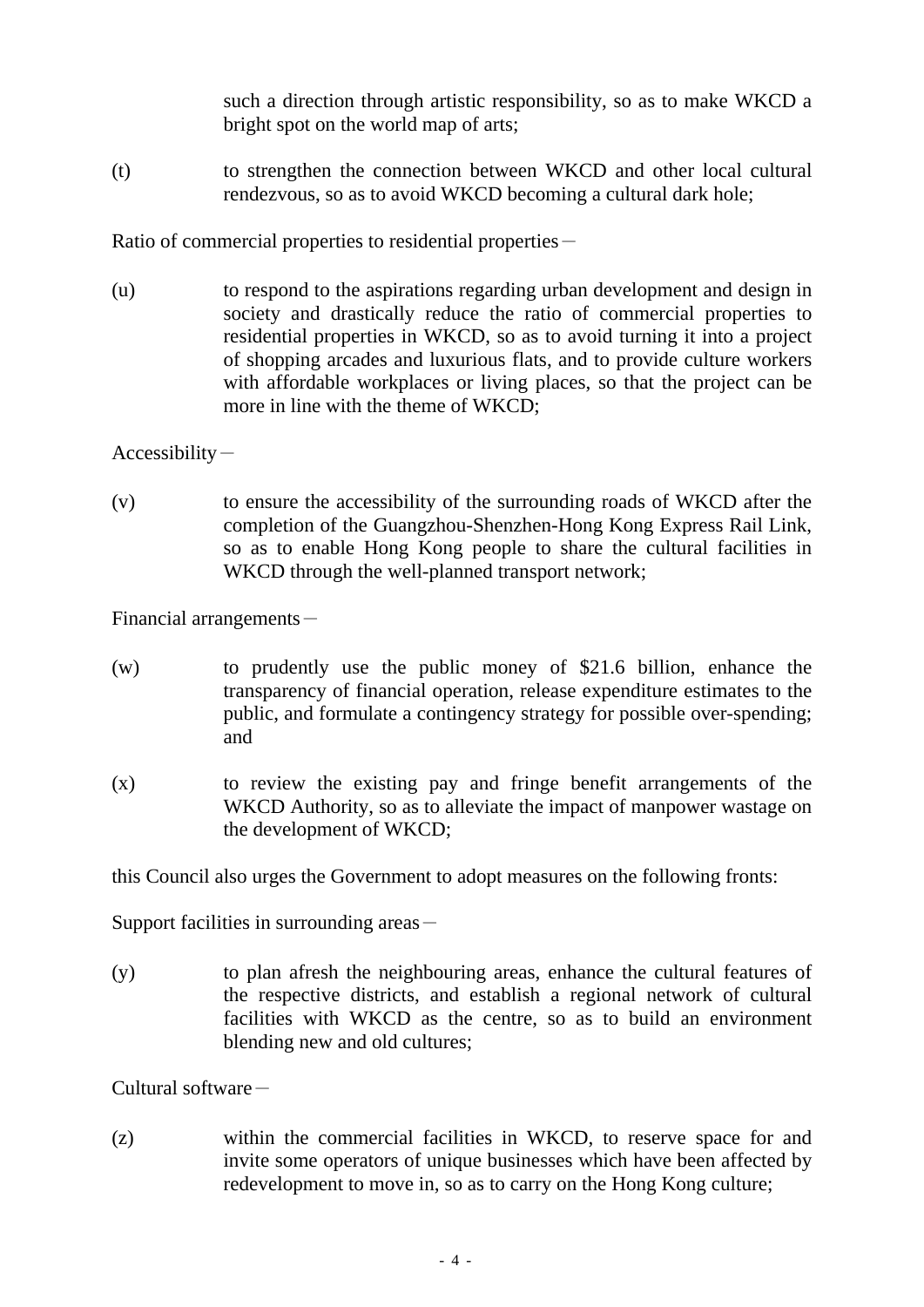- (aa) to explore the formulation of legislation on museums to deal with the lack of mechanism for monitoring the composition and operation of museums in Hong Kong at present, and to make up for the deficiencies of existing laws on heritage conservation, so as to assist the long-term development of museums and heritage conservation in Hong Kong;
- (ab) apart from the Xiqu Centre in WKCD, to also give full expression to the fine essence of the Chinese culture in regard to exhibition venues and performance projects, so as to step up the promotion of the Chinese culture;

Support for local arts and cultural organizations-

- (ac) to make flexible use of the resources in the areas surrounding WKCD to provide more performance venues for local organizations, including offering incentives to encourage schools to open their venues for use by organizations, optimizing the use of vacant school premises, opening some parks and waterfront promenades on a periodic basis, and expediting the construction of community halls; and
- (ad) to establish resource centres on culture and traditions to display the origins and characteristics of local historic buildings and festivals for the purpose of education, promotion and passing on traditions, thereby nurturing arts professionals for WKCD and cultivating the cultural qualities of the public, as well as building the basis of territory-wide participation in WKCD;

this Council also urges the Government to adopt measures on the following fronts:

Local community economy and employment $-$ 

- (ae) through the building of WKCD, to inject fresh impetus into the creative industries by capitalizing on Hong Kong's unique cultural characteristics, so as to facilitate the development of a creative economy;
- (af) to require that open architecture and design competitions of varying scales must be organized for all major construction works within WKCD, be they large, medium or small in scale, and ensure that both award-winning architects and other design professionals have opportunities to participate in the construction process to implement the designs of their works;
- (ag) to invite members of the public who have expressed their views on WKCD to give their responses again for reference by the WKCD Authority, and the Authority should expeditiously finalize the overall design blueprint;